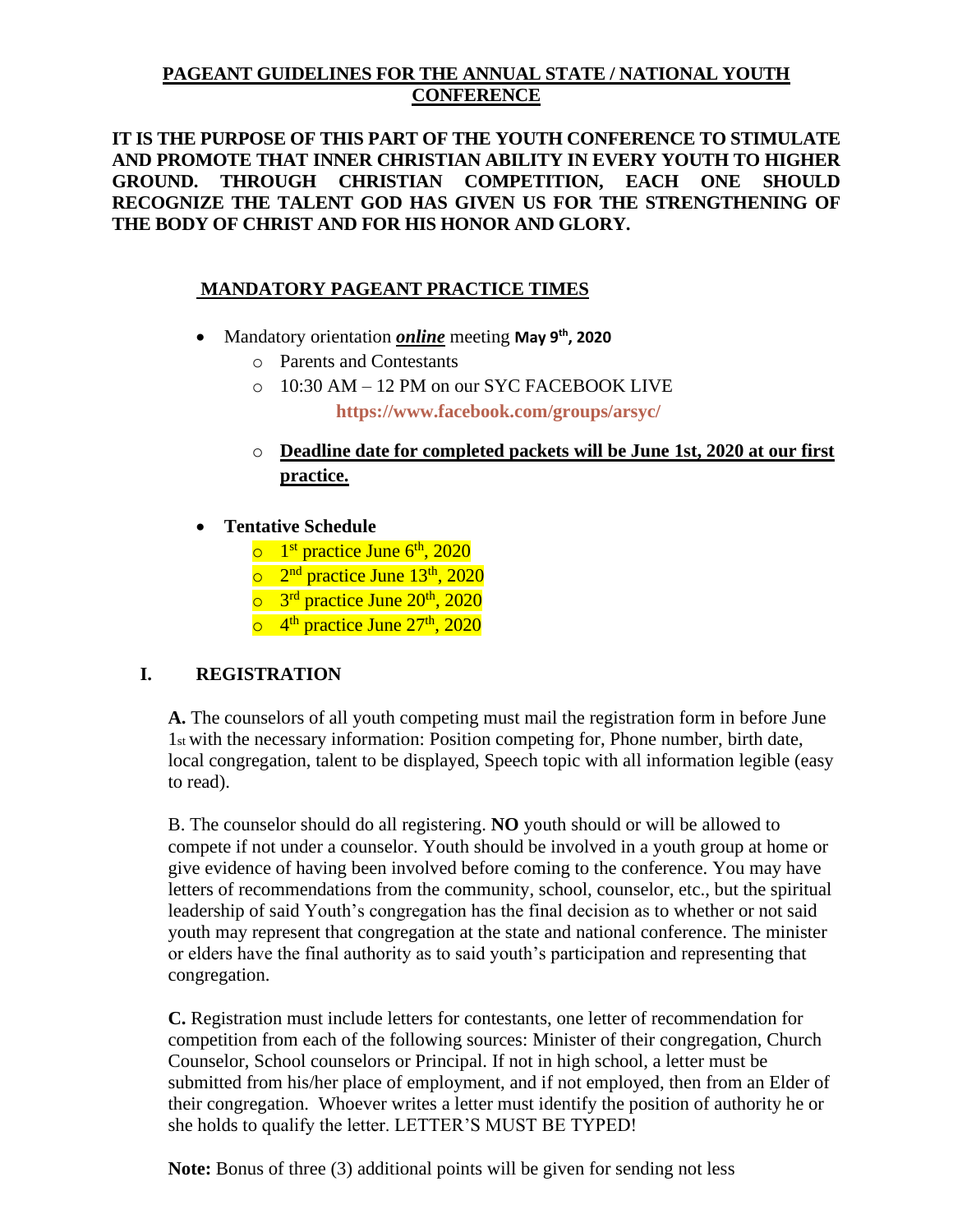Than two (2) letters of recommendations, five (5) points for all three Letters of Recommendation.

#### **Letters must be sent to Bro. Robin Mitchell by the June 1 st deadline**. If no

Letters are received, the contestant cannot compete! If letters are sent in after the deadline (for whatever reason), no points will be awarded for those letters. Counselor and Contestant must make sure letters are on time.

### **II. AGE**

**A.** The age qualification is from 13 to 20 years of age. There will be two divisions: Division - A (ages 16 to 20), Division - B (ages 13 to 15). Division - A: Miss State / National Youth Conference Mr. State / National Youth Conference Division - B: Miss State / National Congeniality Mr. State / National Congeniality **Under 13 years** of age can participate in the *Future Mr./Miss State Youth Conference (only need to perform talent)*

#### **B. MARRIED YOUTH ARE NOT QUALIFIED. (Cannot run)**

# **C. NO YOUTH WHO IS A PARENT OF A CHILD IS QUALIFIED TO RUN.**

#### **III. DRESS**

**A.** If a contestant desires to wear a special outfit for his or her talent competition or performance, this is allowable. Youth should be dressed in said outfit when time to go on stage. After performance, there will be time to change into formal attire. Judges will be notified that costumes or special dress are part of the performance. **Dress should not be too extreme, lewd, or offensive.**

**B.** Formal wear can be worn throughout performance if desired. When winners are announced, contestants should already be dressed in formal wear ready to accept awards. We recommend that all young men wear ties with formal dress.

## **IV. LOCAL STATE CONFERENCE AND STATE PAGEANT**

**A. PURPOSE:** To encourage, organize and prepare youth of any particular state to be ready to attend the Annual National Youth Conference.

**B**. Each state interested in competing in the National Youth Conference Pageant Competition, should select representative from the state for each category if possible. Only qualified youth should be selected. The categories are found in the "AGE" section. Also: If a youth wins first place on the State level that youth should when entering the State Competition should do so with the intentions of going to the National Conference to compete. If a youth wins first place on State level and after winning, decides she or she cannot attend the National Conference, then that youth who won second place should be sent to represent that State to compete in that Division. If a youth does not plan to attend the National, it is advised that youth not enter the competition. You might prevent/hinder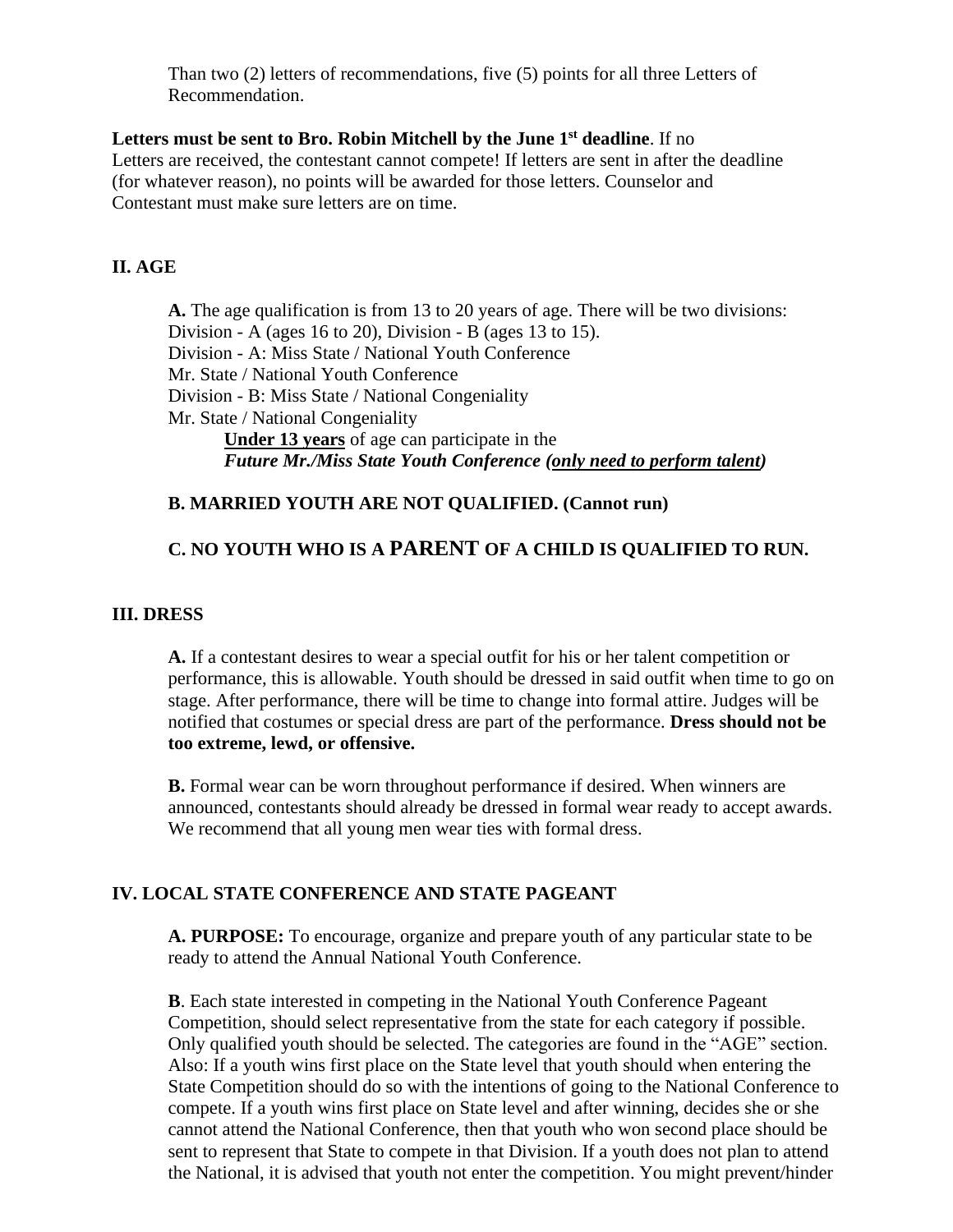another youth from participating in the National Youth Conference. **ANY YOUTH WHO IS ALREADY A PARENT OF A CHILD CANNOT COMPETE IN THE PAGEANT!**

To select a representative from a given state, one congregation should be responsible to host the program. They should notify the other congregations in the State of their intentions, set a date and have a program. All the contestants should be allowed equal amount of time to perform before an impartial group of judges, usually made up of a panel of five (5). They should be judged by the same criteria locally as they will be nationally; (see guidelines). There should be, if enough contestants compete, four (4) State winners and four (4) Runner-up. Trophies and awards may be given for encouragement and incentive.

**IT SHOULD NOT BE NECESSARY TO HAVE A STATE RUN-OFF AT THE NATIONAL CONFERENCE. PLEASE TAKE CARE OF THIS AT HOME. IN THE EVENT THAT SOMETHING HAPPENS TO ONE OF THE FOUR TOP WINNERS FROM YOUR STATE, THEN A RUNNER UP WILL REPRESENT THE STATE AT THE NATIONAL PAGEANT. IF A STATE COMES TO TE NATIONAL CONFERENCE NOT HAVING A SELECTION OF CONTESTANTS, THEN IT WOULD BE ADVISABLE FOR THEM TO OBSERVE THE FUNCTIONS THAT YEAR AND COME PREPARED THE NEXT YEAR TO PARTICIPATE, IF THEY DESIRE.**

#### **V. REIGN OF WINNERS**

**A.** Reign of winners in a Division will be for one (1) year. Those who do not win in the National Miss & Mr. National Youth Conference may compete again ONLY IN THIS DIVISION UNTIL HE OR SHE EITHER WINS OR EXCEEDS AGE LIMIT.

**B.** Reign of winners in Miss & Mr. National Congeniality will be for one (1) year. Youth may compete again in the same Division ONLY UNTIL ONE WINS OR EXCEEDS THE AGE LIMIT. Youth may then aspire for the next Division (Mr. & Miss National Youth Conference) upon reaching qualifying age.

#### **VI. INTRODUCTION OF YOUTH COMPETING**

A. When it is time to compete, if the Talent is to be displayed first, the youth should notify the judges that this is being done. If the speech is given first, the youth should say at the completion of the speech, "And now, for my talent, I would like to...." and then proceed to display the talent.

B. EACH YOUTH WILL BE FORMALLY INTRODUCED BY A MODERATOR.

#### **VII. JUDGING**

A. There will be five (5) judges selected, which my come through the local congregation or through the local college administrator.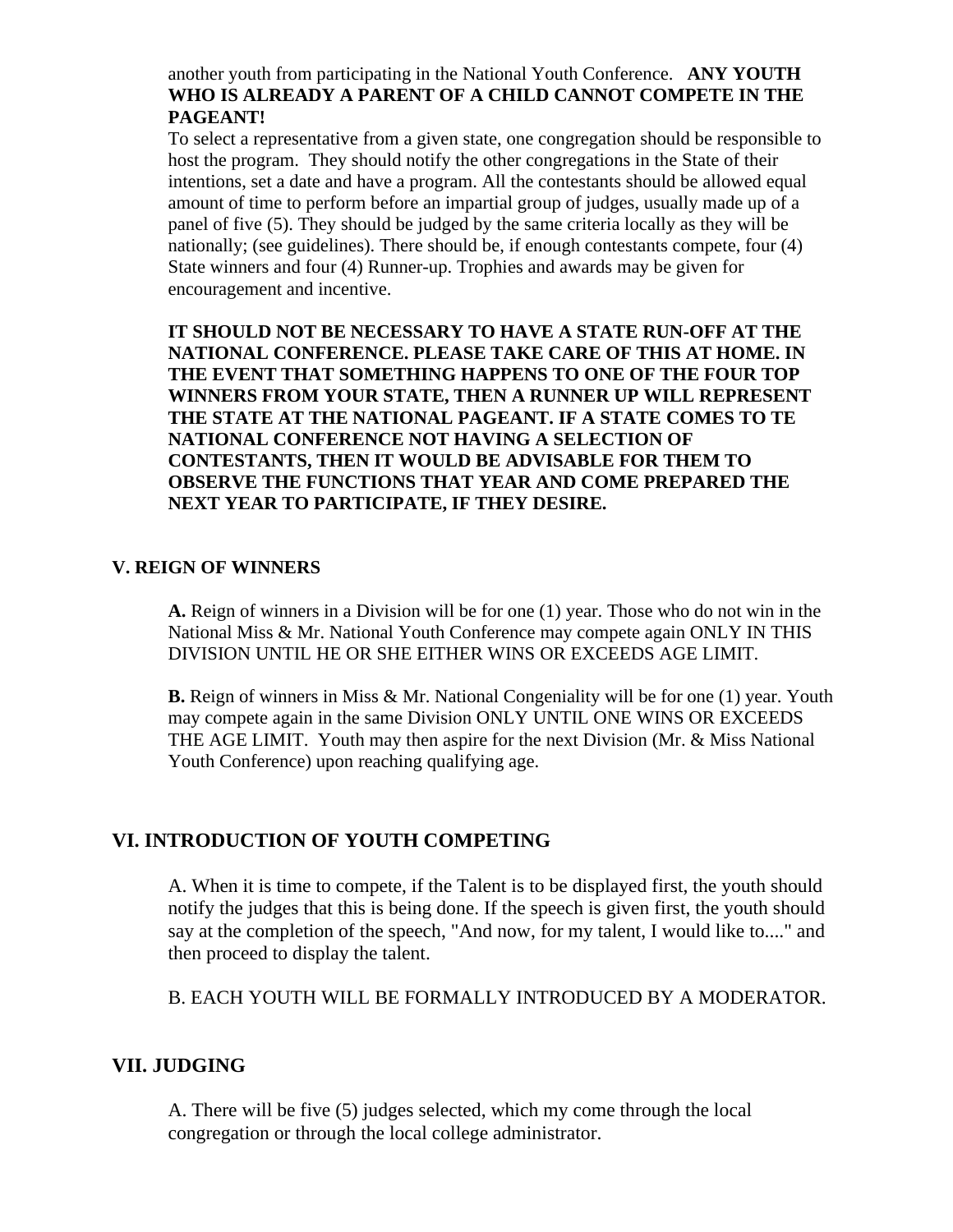B. Judges will decide winners by their marking point on the score sheet for individual contestants. Scores will be computed during the performance of contestants, by a panel of score keepers. Upon reaching the completion of computation of scores, the winner's name will be placed in a sealed envelope to be announced at the program's finale.

C. Judges should be knowledgeable in the following: Music performance, speech delivery, and have keen perception and appreciation for individual personal talent. Also Judges must be able to stay through the entire phase of the program, so as to listen to all contestants and judge fairly. Judges should be non-partisan.

D. Each contestant will be judged on the following:

1.) PERSONAL APPEARANCE 2.) SPEECH, CONTENT, DELIVERY, ORIGINALITY 3.) POISE 4.) PERSONALITY 5.) SPECIAL TALENT DISPLAYED

E. A point system will be used by which a contestant may receive from one (1) to five (5) points in each category.

**1 point - poor 2 points - fair 3 points - good 4 points - very good 5 points - outstanding**

F. A total of (25) maximum points may be obtained, plus the extra points for registering letters on time. In the event of a tie, judges will render the tie breaking decision. Each contestant will be called on again to appear before the audience and judges. A relatively easy question on current affairs will be asked each finalist. The contestant will then have to respond. The judges will determine which contestant answered best.

G. WE WOULD LIKE VERY MUCH FOR THE PREVIOUS YEAR'S WINNERS TO BE ACTIVE IN PRESENTING AWARDS TO THE NEW WINNERS AND TURN THEIR REIGN OVER TO THEM.

# **VIII. CONTESTANT'S PERFORMANCE**

A. Contestant's MUST compete by presenting a SPEECH ON THE CONFERENCE THEME AND A TALENT.

**Note**: Speech may be on any of the subtopic as well. Talent: Music, Dramatic reading, Compositions, Crafts, etc.; Judges will allow contestants six minutes to present his or her talent and speech using the time to contestants best advantage. Contestants, however, will be penalized points for going over the time limit. One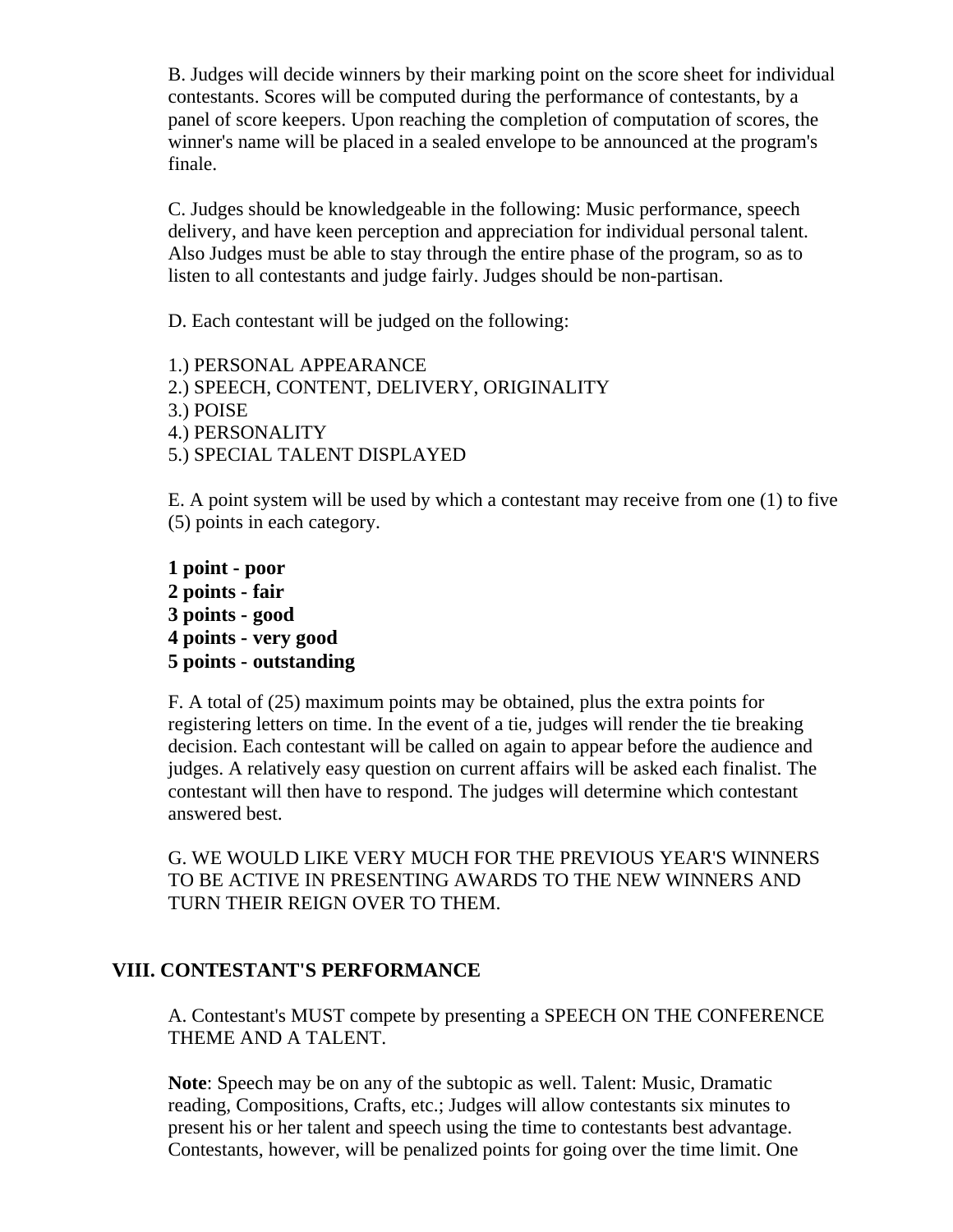point will be subtracted from a contestant's score for each minute over the limit his or her performance lasts. **Note**: Each second will count for overtime.

B. Contestants should strive to have as much individual performance as possible. No other person(s) may vocalize in said performance or have an active part to lend additional performance credit to the contestant competing. Only one person is competing as an individual and not as a group, partners, etc. Check with Thomas Messer if there is doubt as to how another person(s) may be used. All extras must be silent and active as little as possible.

C**. PROPS**: A voice recording on tape recorder, music background recorded may be used in moderation.

Props should be kept to a bare minimum, if any at all. Youth should not have to decorate the stage with props in an attempt to impress the audience and judges. If a youth does use props in performing, then the following will apply to said youth: There will be only one (1) minute allowed for set-up of props and there will only be one (1) minute allowed for removal of props. The removal must be done smoothly and quietly and handled cooperatively. We cannot afford any more time for this than one (1) minute, and anyone exceeding one minute for setup or removal will lose one (1) point every 30 seconds of overtime. **NO EXCEPTIONS** unless otherwise deemed by the Director of the pageant. Props should be cleared with Thomas Messer prior to June 1st, by sending information to his mailing address.

Failure to register a contestant on time with ALL information could lead to his/her disqualification from competition at the National Conference. **All letters and registration forms must be sent in prior to June 3<sup>rd</sup>. "NO EXCEPTIONS." No** letters will be accepted at the National Conference. We wish to be fair and honest with all.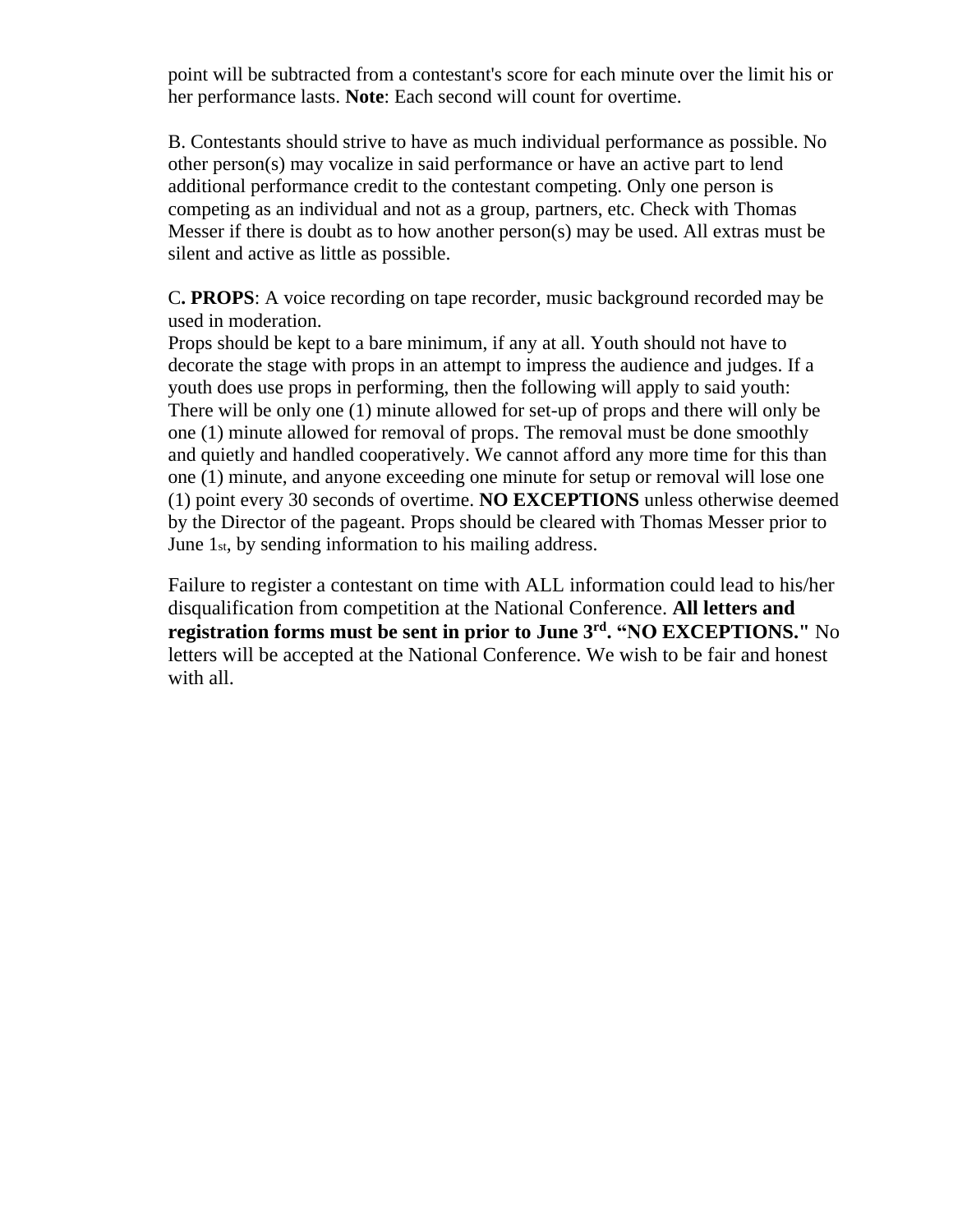# **PAGEANT GUIDELINES ADDENDUM**

1.) Contestant must be in the age category competing in when you attend the National Conference. There are two categories: Mr. & Miss Congeniality - Ages (13-15) Mr. & Miss State / National Youth Conference - Ages (16-20) If you compete in a state conference at home and know you will have a birthday that will move you out of the qualifying age limit and category in which you won or competed you cannot compete at the National Conference.

Example: If a youth wins Miss Congeniality locally while she is 15 years old and then turns 16 before the National Pageant, she will compete in the National Congeniality category that she won on the state level. Please take care of any problems at home and not at the National Conference If you have any problems understanding this, please call Thomas Messer (see director's list)

2.) Contestants must submit a separate letter stating what their performance will consist of. **EXAMPLE:**

"TALENT": What are you going to do? Be specific, giving details! (All information will be held in confidence.)

"DRAMATIZATION": A copy of the selection must be sent in order to compete; not complying with these requests will result in you disqualification. **Original and spiritual talents are greatly encouraged.**

**Please refrain from morbid skits such as suicide, murder and drunkenness, etc. We do not want to glorify something that the Scriptures condemn.**

# **YOU MUST STATE IN 100 WORDS OR MORE WHY YOU DESIRE THE TITLE FOR WHICH YOU ARE COMPETING.**

3.) **SCHOOL:** You must have a grade point average of at least 2.0 and be in good standing academically. This must be confirmed by your school. If in school or not, you must have verification that you are striving for a "4.0" in church attendance, spiritual involvement, and community service from those who write your letters of recommendation,

4.) **PROPS:** You must state clearly what you request that the school provide (if possible) as well as what props you intend to use during your performance. **BE SPECIFIC!**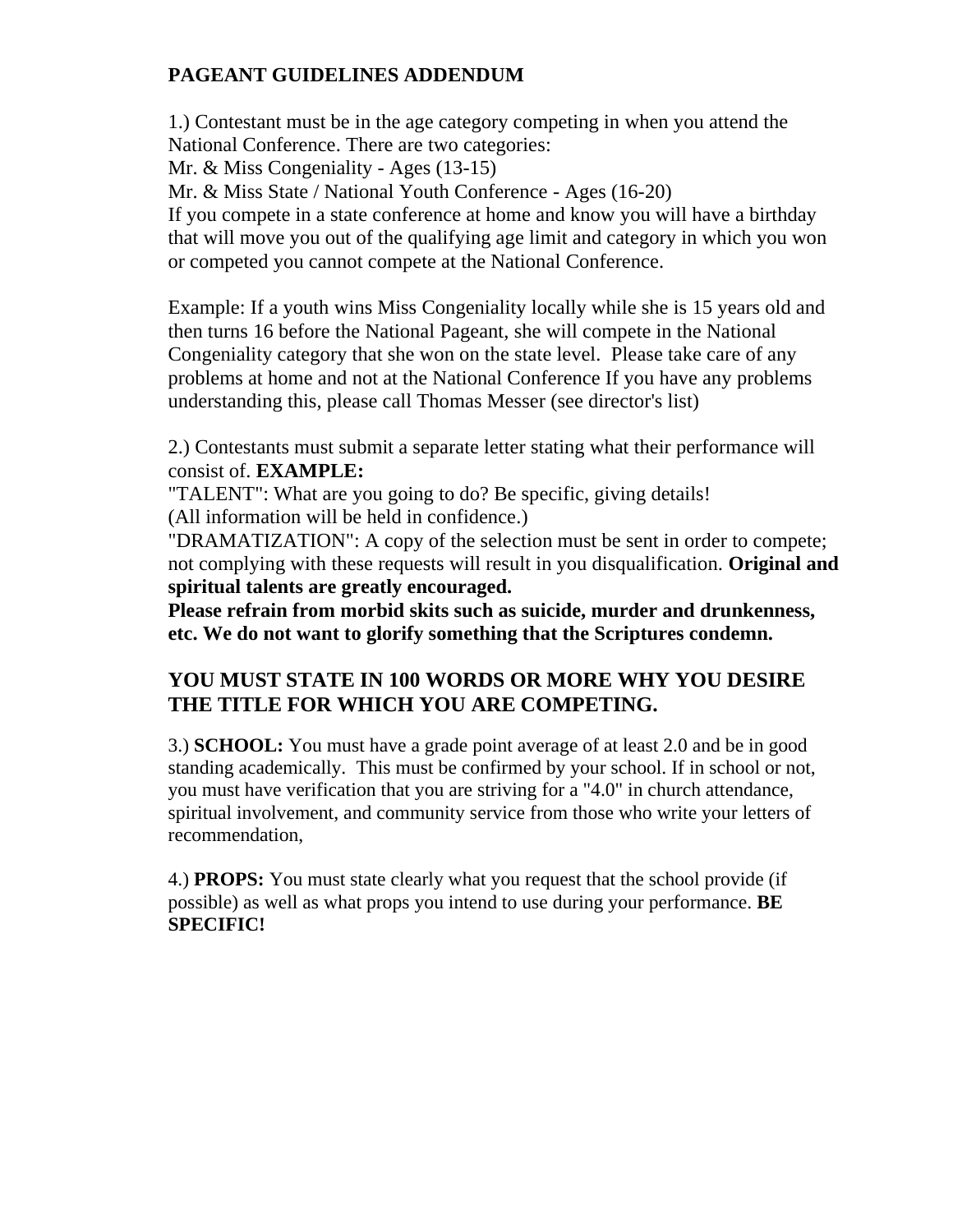# 5.) **COMPETITION SPEECH:**

A copy of speech must be typed and sent to Thomas Messer along with other requirements before June 1st deadline. NO EXCEPTIONS.

# 6.) **REGISTRATION FOR NATIONAL PAGEANT:**

Contestants must register on National Youth Conference Pageant Registration Form, (see attached).

**Please make copies of the form if needed.**

# 7.) **PHOTOGRAPH:**

Contestants are asked to submit a current photo (4X6). Black and white is preferred, but color okay. **(Photos cannot be returned.)**

**ALL THE PAGEANT GUIDELINES MUST BE COMPLIED WITH IF ANY YOUTH DESIRES TO COMPETE. FAILURE ON PART OF COUNSELOR OR YOUTH TO SUBMIT ALL INFORMATION PRIOR TO DEADLINE WILL RESULT IN YOUTH BEING DISQUALIFIED FROM COMPETITION IN THE PAGEANT.**

If further information is desired, direct correspondence to: **Klein J. Mitchell – Pageant Director 901-831-7021**